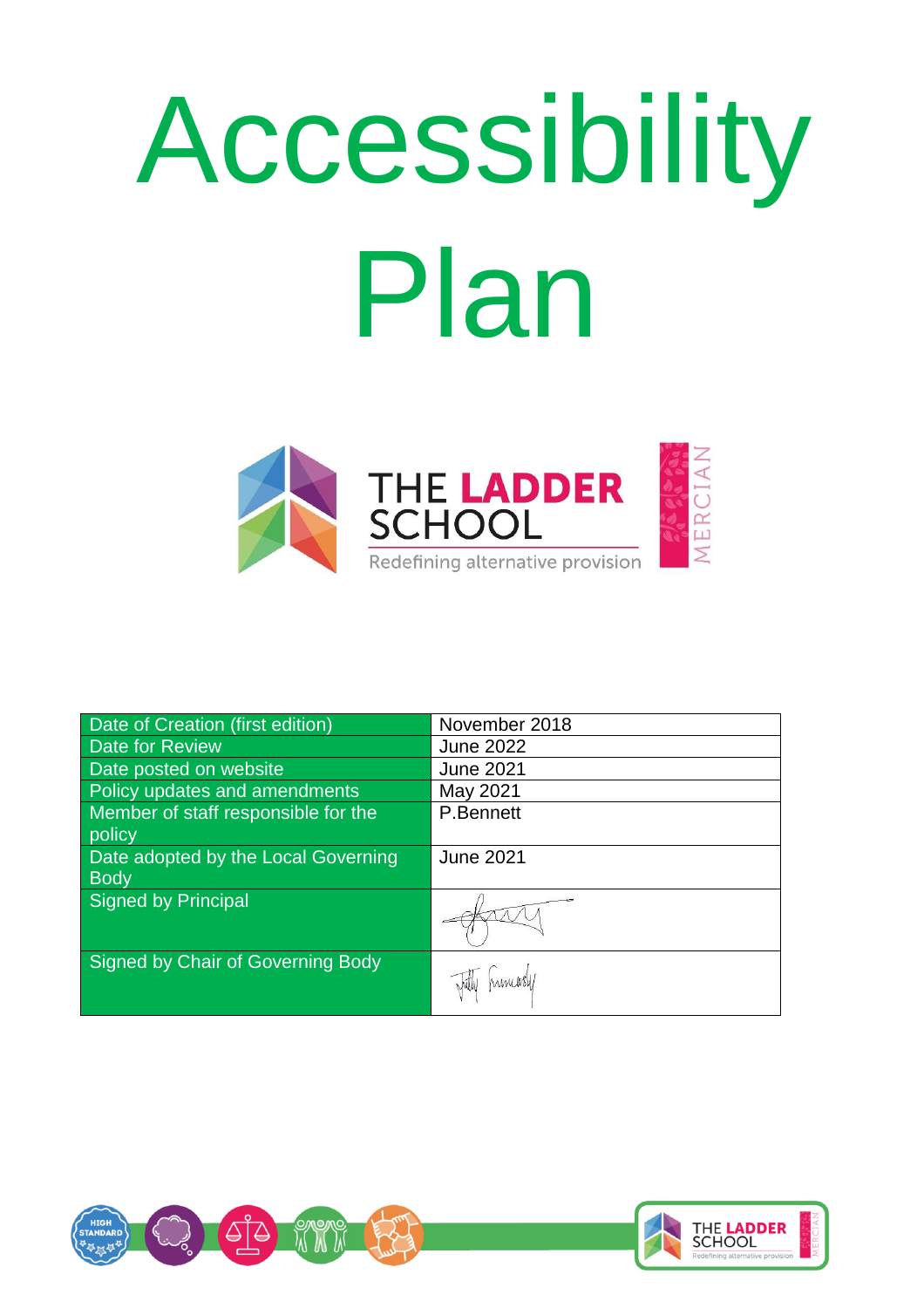# **Version Control**

| Version | Author    | <b>Date</b> | <b>Changes Made</b>                                                                                                                                                                            |
|---------|-----------|-------------|------------------------------------------------------------------------------------------------------------------------------------------------------------------------------------------------|
| 1.0     | CB        | Nov 2018    | <b>First Edition</b>                                                                                                                                                                           |
| 1.1     | <b>RW</b> | April 2020  | Changes to present tense                                                                                                                                                                       |
| 1.2     | <b>PB</b> | May 2021    | Addition of Accessibility action plan, more detailed<br>information about Disability Act, Equality Act and<br>admission of students and raising awareness of<br>sexual violence and harassment |
| 1.3     | <b>PB</b> | Sept 2021   | Reviewed, links updated                                                                                                                                                                        |

## **Mission Statement**

The Ladder School is a safe, well ordered and caring environment for learning. It delivers high quality education to all its students and supports them to develop their individual potential for growth, self-worth and self-control.

High quality outstanding teaching, and clear and consistent guidance and support facilitates students in succeeding in education. Our broad and balanced academic and vocational curriculum will provide students with access to a broad range of accredited qualifications as well as educational and social experiences, which will address their learning and emotional needs. Our purpose is to support every student to develop their true potential, make positive contributions to their families and find fulfilment in employment.

## **Values**

- 1. Alternative Provision doesn't mean a dumping ground…it's mainstream with the reasonable adjustments to succeed
- 2. High standards and high expectations are incredibly important and are the corner stones to a successful school
- 3. The Ladder School should become the go-to place for educators from across the country to see best practice
- 4. Good simply isn't good enough
- 5. Learning is about a journey and there is more than one way to get to the destination
- 6. Qualifications, manners, respect and opportunity should be the foundations for students that need a second chance.

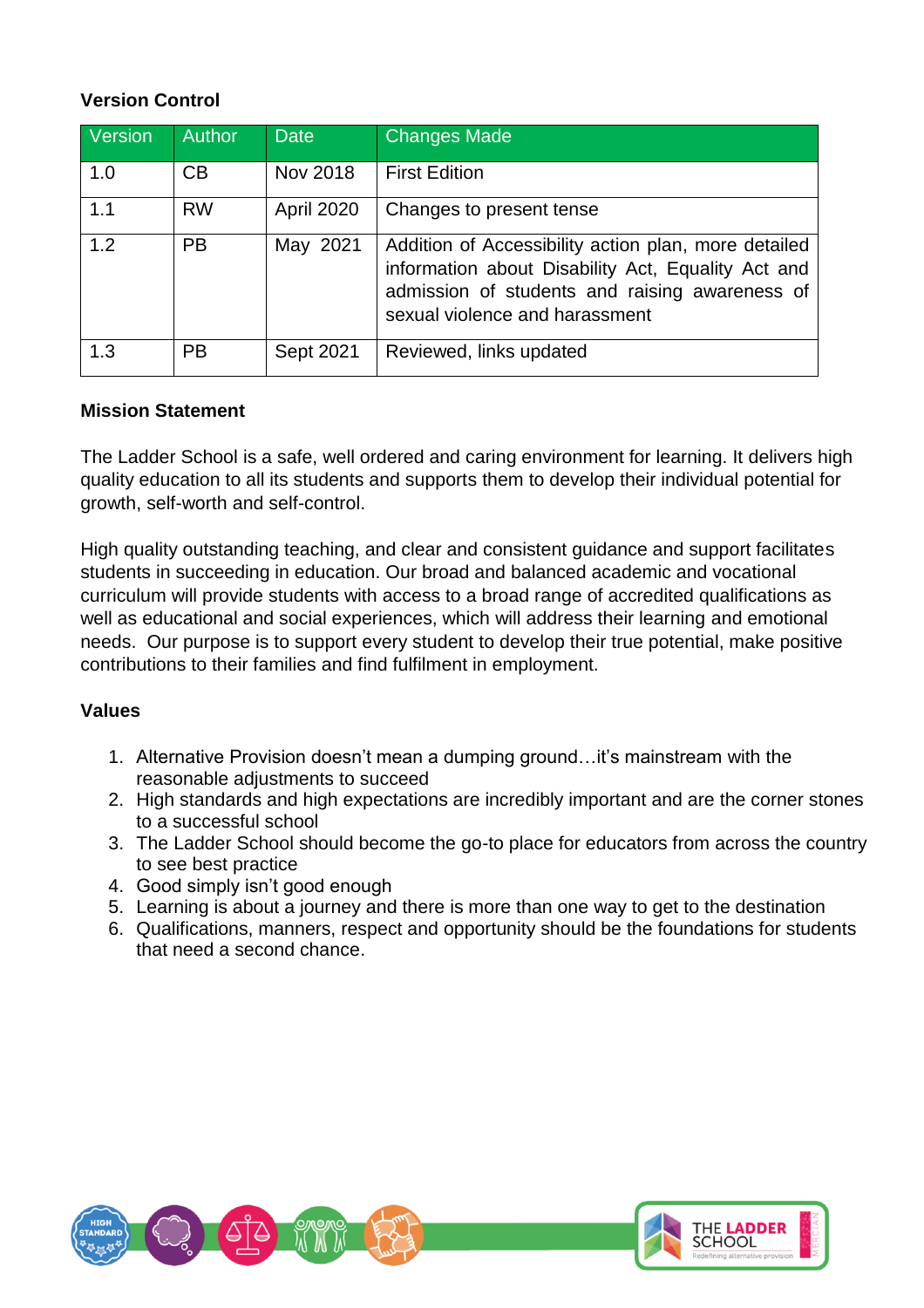# **School Ethos**



High standards – students are pushed to achieve beyond their potential, and staff work to ensure everything that we do is better than people expect.

Daring to Dream – students at The Ladder School may have been in an educational setting where they lack aspiration to be successful, at The Ladder School we challenge students to reach their potential and go on to further education and employment.

Traditional Values – some things often get forgotten in education, at The Ladder School we pride ourselves on mutual respect, good manners, making a positive contribution, supporting one another and an orderly, litter free environment.

Success – can come in many virtues, at The Ladder School we celebrate the small steps every day and tell students when they are doing well. We ensure that students can have a successful future.

Personalised Support - all students at The Ladder School have a Learning Coach who guides them, sets them bespoke targets and supports them in making social and academic progress.

#### **1. Introduction**

The Equality Act 2010 has replaced all existing equality legislation such as the Race Relations Act, Disability Discrimination Act and Sex Discrimination Act. The following plan is The Ladder School' s commitment to ensure the Equality Act is adhered to. This encompasses all aspects of school to ensure everyone is treated in an equitable manner. The Ladder School is committed to ensuring everyone is free from discrimination of any kind.

The Ladder School is also committed to ensuring staff are trained in equality issues with referenceto the Equality Act 2010, including understanding disability issues. In particular, regard is taken of:

- the arrangements for the admission of disabled pupils
- the steps taken to prevent disabled pupils from being treated less favourably than other pupils
- the facilities provide to help disabled pupils to access the school
- increasing the extent to which disabled pupils can participate in the school's curriculum
- improving the physical environment of the school for the purpose of increasing the extent to which disabled pupils are able to take advantage of education and benefits, facilities or services provided or offered by the school
- improving the delivery to disabled pupils of information which is readily accessible to

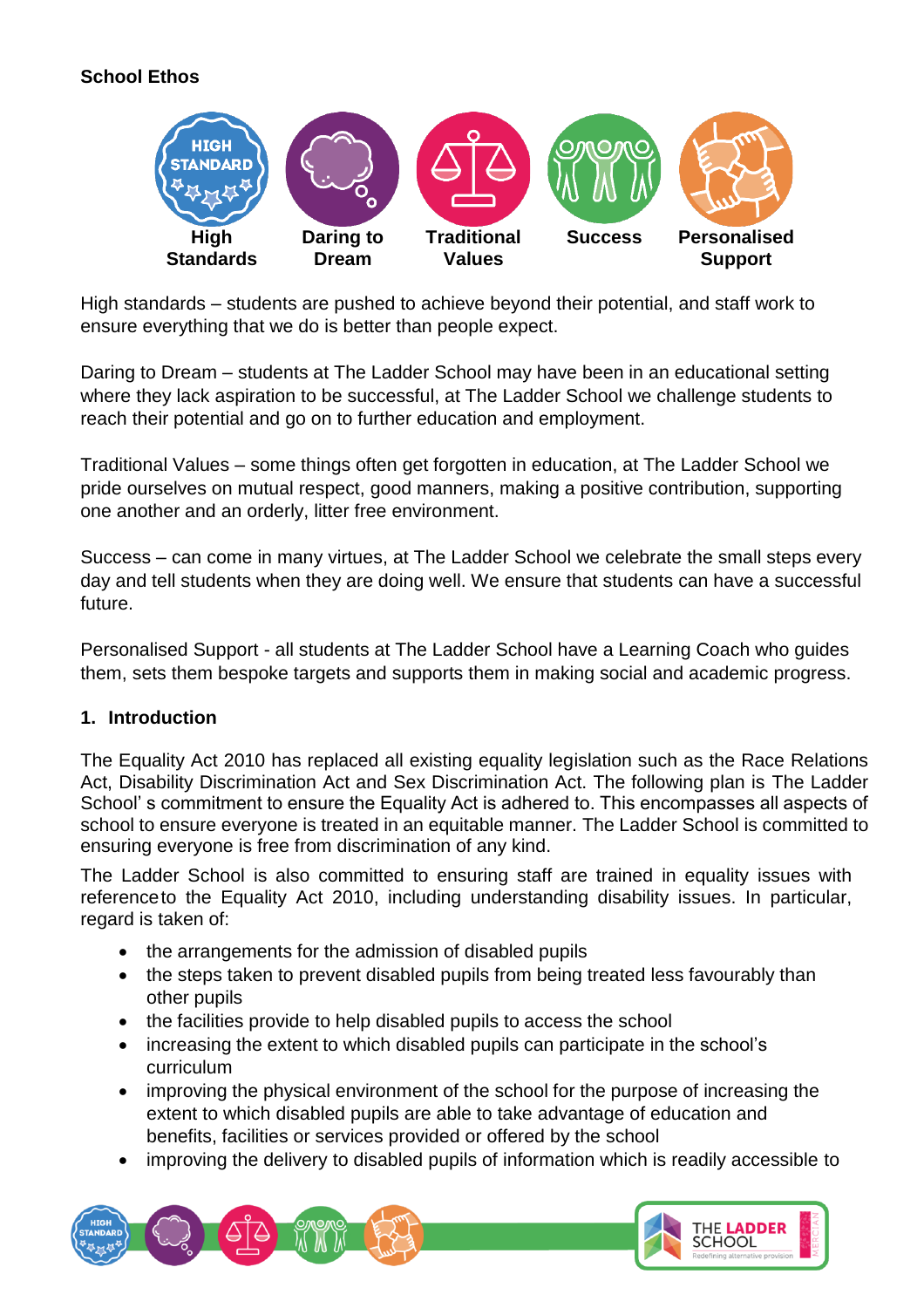## **2. Definition of Disability**

This document meets the requirements of [schedule 10 of the Equality Act 2010](http://www.legislation.gov.uk/ukpga/2010/15/schedule/10) and the Department for Education (DfE) guidance [for schools](https://www.gov.uk/government/publications/equality-act-2010-advice-for-schools) on the Equality Act 201[0.](https://www.gov.uk/government/publications/equality-act-2010-advice-for-schools)

The Equality Act 2010 defines an individual as disabled if he or she has a physical ormental impairment that has a 'substantial' and 'long-term' adverse effect on his or herability to undertake normal day to day activities.

Schools are required to make 'reasonable adjustments' for students with disabilities underthe Equality Act 2010, to alleviate any substantial disadvantage that a disabled student faces in comparison with non-disabled students. This can include, for example, the provision of an auxiliary aid or adjustments to premises.

## **3. Key Objective**

To reduce and eliminate barriers to access to the curriculum and to full participation in the school community for students, and prospective students, parents and stakeholders with a disability.

## **4. Principles**

The Ladder School has an up to date and accurate Special Educational Needs Policy and focuses on compliance with the Equality Act to ensure we achieve the best possible outcomes for those with additional needs. The Ladder School is committed to achieve the very best for all students, parents, staff and stakeholders to ensure they are treated equally, fairly, with dignity and respect.

The Ladder School recognises its duty under the Equality Act;

- not to discriminate against disabled students in relation to school admissions and exclusions, and provision of education and associated services
- not to treat disabled students, staff, parents or stakeholders less favourably,
- to take reasonable steps to avoid putting disabled students at a substantial disadvantage
- to publish this Accessibility Plan

The Ladder School recognises and values parents' knowledge of their child's disability and its effect on their ability to carry out normal activities and respects the parents' and child's right to confidentiality.

The school provides all students with a broad and balanced curriculum, differentiated and reasonably adjusted to meet the needs of individual pupils and their preferred learning styles; and endorses the key principles in the National Curriculum framework, which underpin the development of a more inclusive curriculum:

- setting suitable learning challenges and targets
- responding to students' diverse learning needs

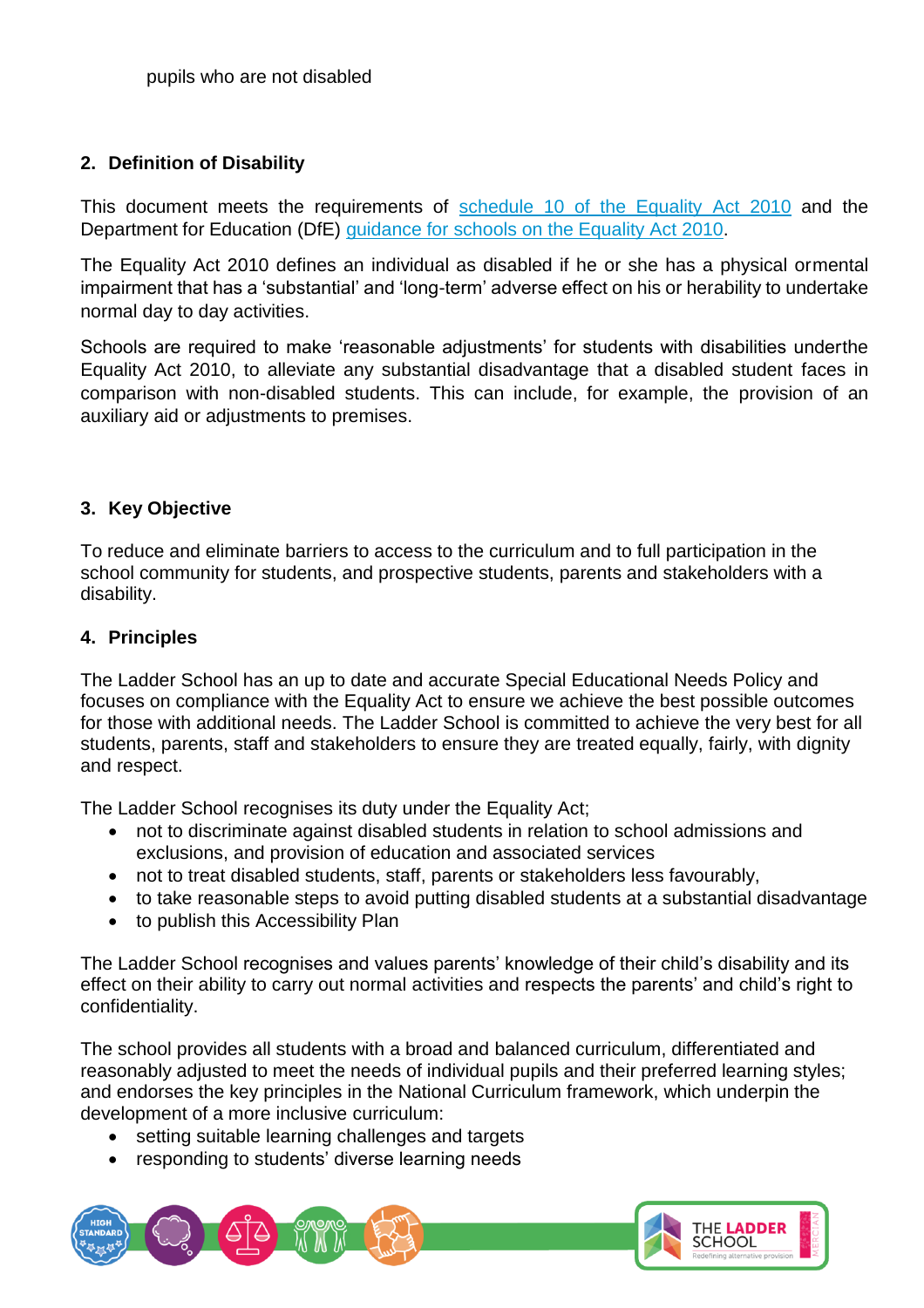- overcoming potential barriers to learning and assessment for individuals and groups of students
- offering additional in/out of class support to those students who need it,
- The Ladder School recognises that a disability is not just a physical limitation

# **5. Activity**

The Ladder School has taken the following measures to ensure the main activities undertaken in school help us to achieve our overall objective;

## **Education and related activities**

- The Ladder School will continue to seek and follow the advice of Local Authority services, such as specialist teacher advisers and SEN inspectors/advisers, and of appropriate health professionals from the local NHS Trusts
- We will ensure this is reviewed on a regular basis
- Providing for all students a curriculum which is appropriate to their needs
- Ensuring that the curriculum is delivered in such a way that all students, regardless ofany impairment, may benefit fully from it

## **Physical environment**

- The Ladder School will take account of the needs of students and visitors with physical difficulties and sensory impairments when planning and undertaking future improvements and refurbishments of the site and premises (particularly in relation to the new build), such as improved access, lighting, acoustic treatment and colour schemes, and more accessible facilities and fittings difficulties
- We will provide appropriate educational equipment and physical aids to ensure that educational programmes in the school can be fully accessed by all students
- The Ladder School temporary site is an old building and experiences difficulties with the layout of the site; we will endeavour to minimise these difficulties where possible

## **Provision of information**

- The Ladder School will make itself aware of local services, including those provided through the Local Authority, for providing information in alternative formats when required or requested
- Providing for students and their parents/carers, information about the academy and its curriculum in a format that takes account of any disabilities

## **Arrangements for the admission of disabled students**

- The Ladder School will endeavour to ensure that all information is obtained from commissioning schools and through interviews prior to admission
- We will ensure that appropriate access arrangements are in place for pre-entry baseline and cognitive ability testing

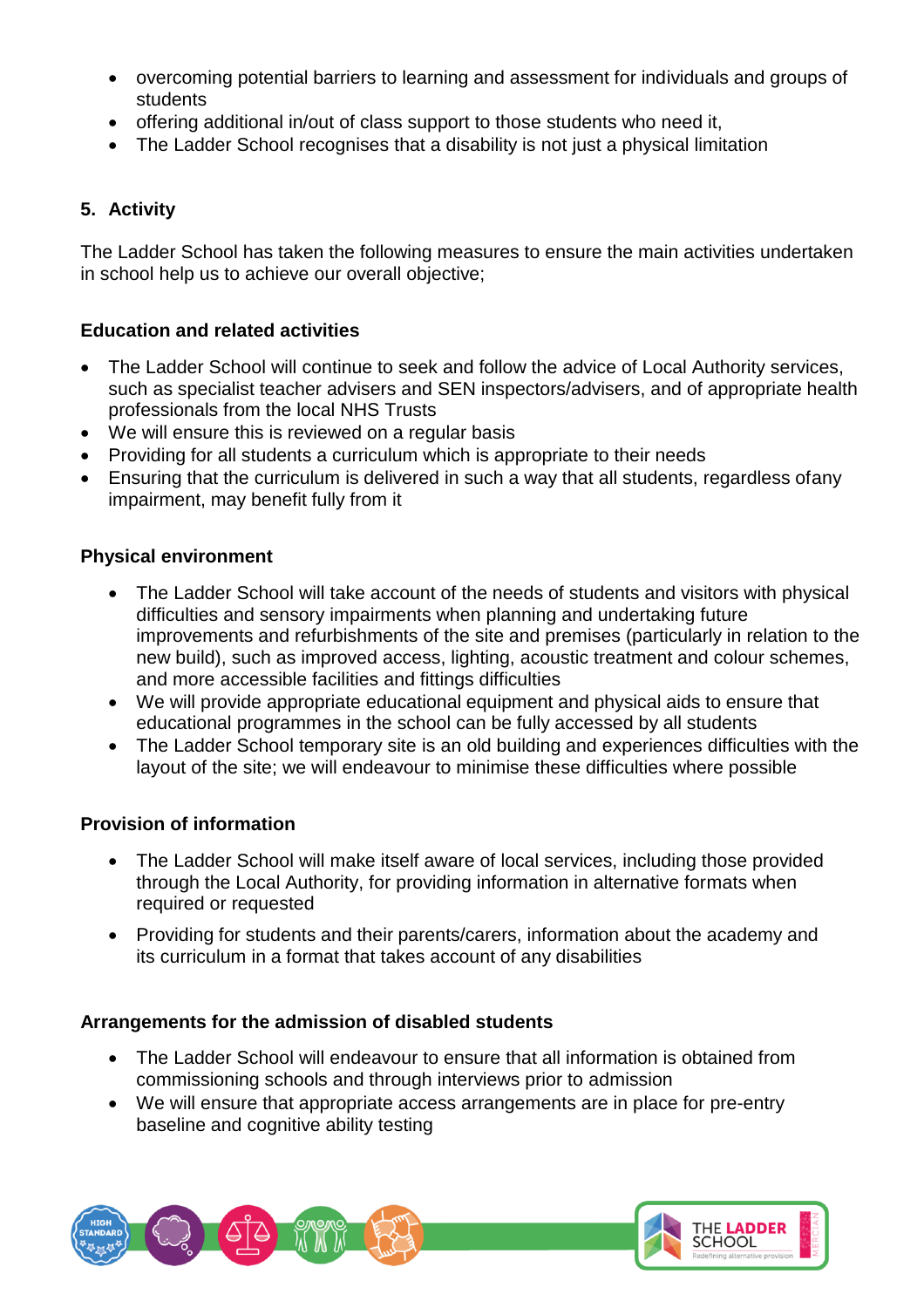| <b>Aim</b>                                                                                                                                                                | <b>Current good practice</b><br>Include established practice<br>and practice under<br>development                                                                                                                                                                                                              | <b>Objectives</b><br>State short, mediumand long-<br>term objectives                                                                                                                              | <b>Actions to be taken</b>                                                                           | <b>Person</b><br>responsible | Date to<br>complete<br>actions by | <b>Success criteria</b>                                                                                                                        |
|---------------------------------------------------------------------------------------------------------------------------------------------------------------------------|----------------------------------------------------------------------------------------------------------------------------------------------------------------------------------------------------------------------------------------------------------------------------------------------------------------|---------------------------------------------------------------------------------------------------------------------------------------------------------------------------------------------------|------------------------------------------------------------------------------------------------------|------------------------------|-----------------------------------|------------------------------------------------------------------------------------------------------------------------------------------------|
| Increasing the extent to<br>which disabled pupils<br>can participate in the<br>school's curriculum -<br>currently limited due to<br>restrictions of temporary<br>building | Our school offers a<br>differentiated curriculum<br>for all students.<br>We use resources<br>tailored tothe needs of<br>students who require<br>support to access the                                                                                                                                          | <b>Short Term</b><br>All staff are continually Curriculum modified<br>trained to employ<br>quality first teaching<br>strategies in the first<br>instance in response to SENCO<br>individual needs | in response to<br>changing needs as<br>informed by the                                               | <b>SENCO</b>                 | Ongoing                           | Students making expected<br>or better progress. Learning<br>Walks ensure this is<br>lembedded in lessons.                                      |
|                                                                                                                                                                           | curriculum.<br>Curriculum progress is<br>tracked for all students,<br>including those with a<br>disability.<br>Targets are set<br>effectivelyand are<br>appropriate for students most vulnerable<br>with additional needs.<br>The curriculum is<br>reviewed to ensure it<br>meets the needsof all<br>students. | Ensuring all staff have<br>the relevant training<br>from outsideagencies<br>where appropriate to<br>support the specific<br>needs of some of our<br>students.                                     | Plan and deliver<br>bespoke training<br>opportunities whenthe <sup>T&amp;L</sup> lead<br>need arises | SENCO, DSL,                  | Ongoing                           | Staff are confident at using<br>suggestedstrategies,<br>Students benefit from an<br>adapted delivery of<br>curriculum appropriate to<br>needs. |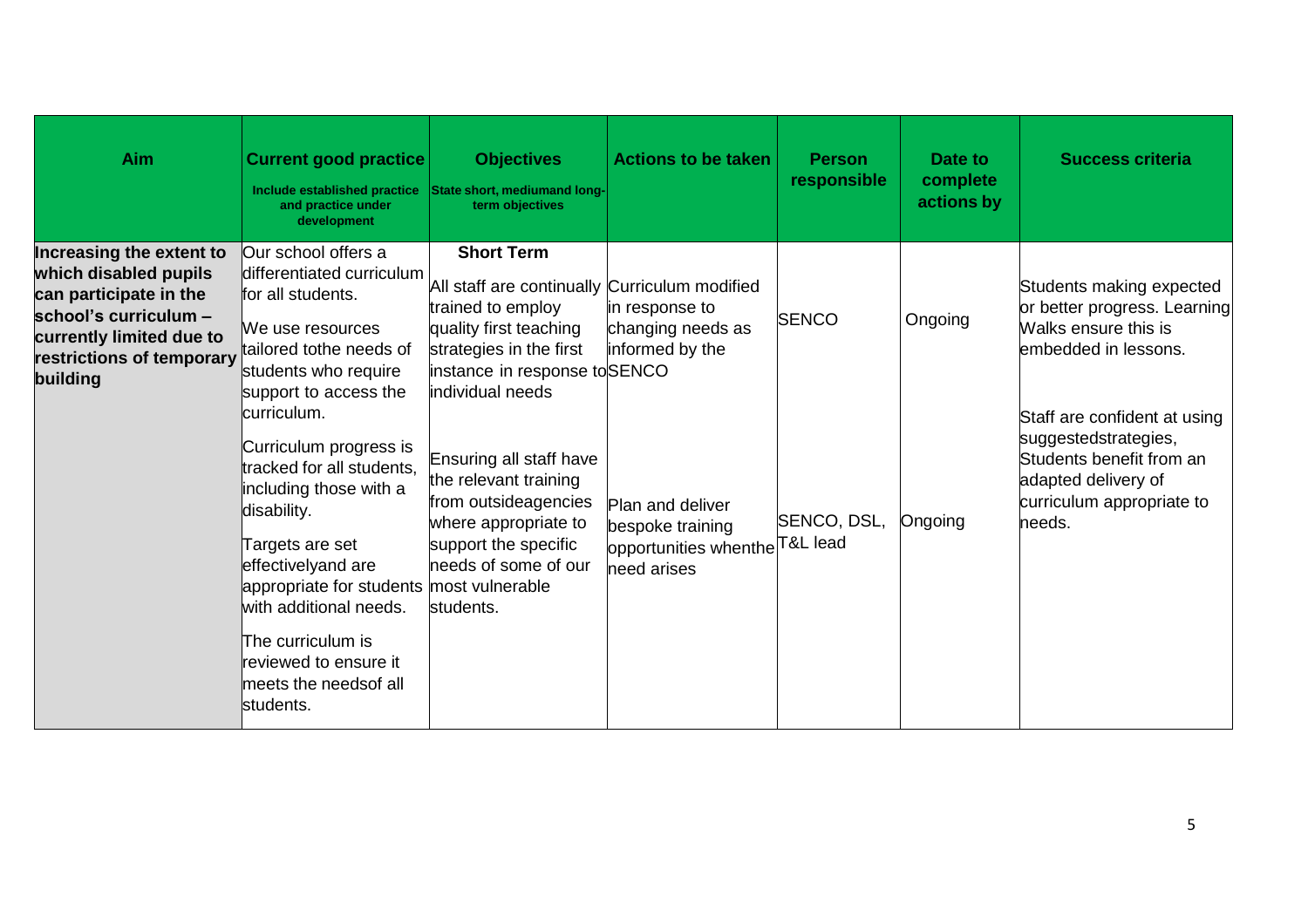| <b>Medium Term</b><br>Ensure that we have<br>succession planning in management and<br>place for every<br>specialist role within<br>the school so that we<br>will always have the<br>expertise required<br>within the team despite<br>changes to staff. | Performance<br><b>Further Professional</b><br>Learning needs<br>identified                                      | <b>PM Link to</b><br>advise and<br>direct training<br>needs for staff | Ongoing | Staff training and<br>qualifications in place to<br>ensure the learning and<br>physical needs of all<br>students are met                                        |
|--------------------------------------------------------------------------------------------------------------------------------------------------------------------------------------------------------------------------------------------------------|-----------------------------------------------------------------------------------------------------------------|-----------------------------------------------------------------------|---------|-----------------------------------------------------------------------------------------------------------------------------------------------------------------|
| Provision of an outside<br>space to enhance and<br>improve the PE<br>provision for students/<br>dual purpose lunch/<br>break time and after<br>school opportunities                                                                                    | Resurfacing and<br>fencing off of area.<br>Provision of<br>basketball and<br>football equipment.<br>RA in place | SLT, Premises Ongoing<br>manager, PE<br>_ead                          |         | Staff are confident at using<br>area, Students benefit from<br>an adapted delivery of<br>curriculum appropriate to<br>needs and more access to<br>outdoor space |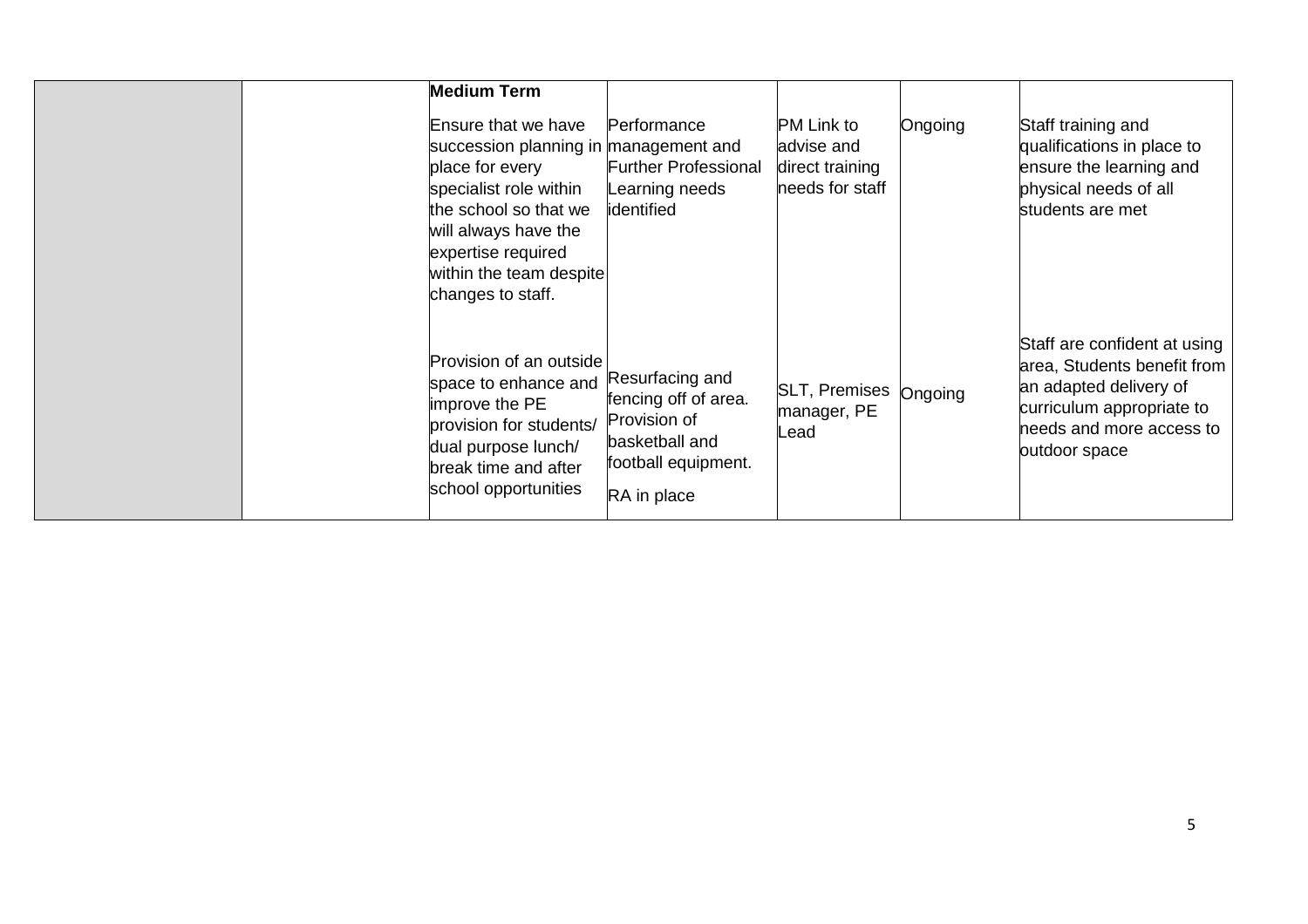| Improving the physical<br>environment of the<br>school for the purpose of students as required.<br>increasing the extent to<br>whichdisabled pupils are<br>able to takeadvantage of<br>education and benefits,<br>facilities or services<br>provided or offered by<br>the school -limited in<br>temporary building but<br>resolved in the new build | The environment is<br>adapted to the needs of<br>This includes:<br>Specific<br>$\bullet$<br>equipment<br><b>Disabled toilets</b><br>on all floors<br>Ramps<br>Lift<br>Corridor width<br>$\bullet$ | <b>Short Term</b><br>Students with specific<br>needs have<br>all the appropriate<br>equipment and<br>furniture. | Purchase of<br>specialised ergonomicadvice to<br>chairs to assist<br>access to theschool<br>environmentas<br>needed                                                                                                                                                                                                                                                   | OT and EP<br>SENCO andsite made to<br>manager                                                                                                                                                  | Latest<br>purchases<br>accommodate<br>Sixth Form<br>student                                                                                    | Improved outcomes for<br>students                                        |
|-----------------------------------------------------------------------------------------------------------------------------------------------------------------------------------------------------------------------------------------------------------------------------------------------------------------------------------------------------|---------------------------------------------------------------------------------------------------------------------------------------------------------------------------------------------------|-----------------------------------------------------------------------------------------------------------------|-----------------------------------------------------------------------------------------------------------------------------------------------------------------------------------------------------------------------------------------------------------------------------------------------------------------------------------------------------------------------|------------------------------------------------------------------------------------------------------------------------------------------------------------------------------------------------|------------------------------------------------------------------------------------------------------------------------------------------------|--------------------------------------------------------------------------|
| <b>Improve the facilities</b><br>provide to help disabled<br>pupils to access school<br>$-$ this will be significantly<br>improved in the new<br>build                                                                                                                                                                                              | spaces<br>Lifts<br>Ramps<br>Corridor width                                                                                                                                                        | Disabled parking High visibility strips to<br>mark stairs<br>hand rails                                         | <b>Short Term</b><br>Personal evacuation<br>plans for identified<br>vulnerable students.<br>Timetables for<br>identified students are of which<br>continually checked tostudents they<br>ensure designated<br>classrooms in each<br>subject area are<br>accessible both in<br>size and positioning<br>in the school building.<br><b>Medium Term</b><br>To continually | Develop<br>Personal<br>Evacuation<br>plans for<br>specific<br>students<br>Staff informed<br>are responsible in conjunction<br>for in an<br>emergency<br>situation.<br>Staff are<br>continually | H&S lead, in<br>conjunction<br>with Sixth form<br>lead and<br><b>SENCO</b><br>Timetable lead<br>with head of<br>sixth form and<br><b>SENCO</b> | 2022 and ongoing<br>Annually<br>Ongoing, new buildings to<br>be included |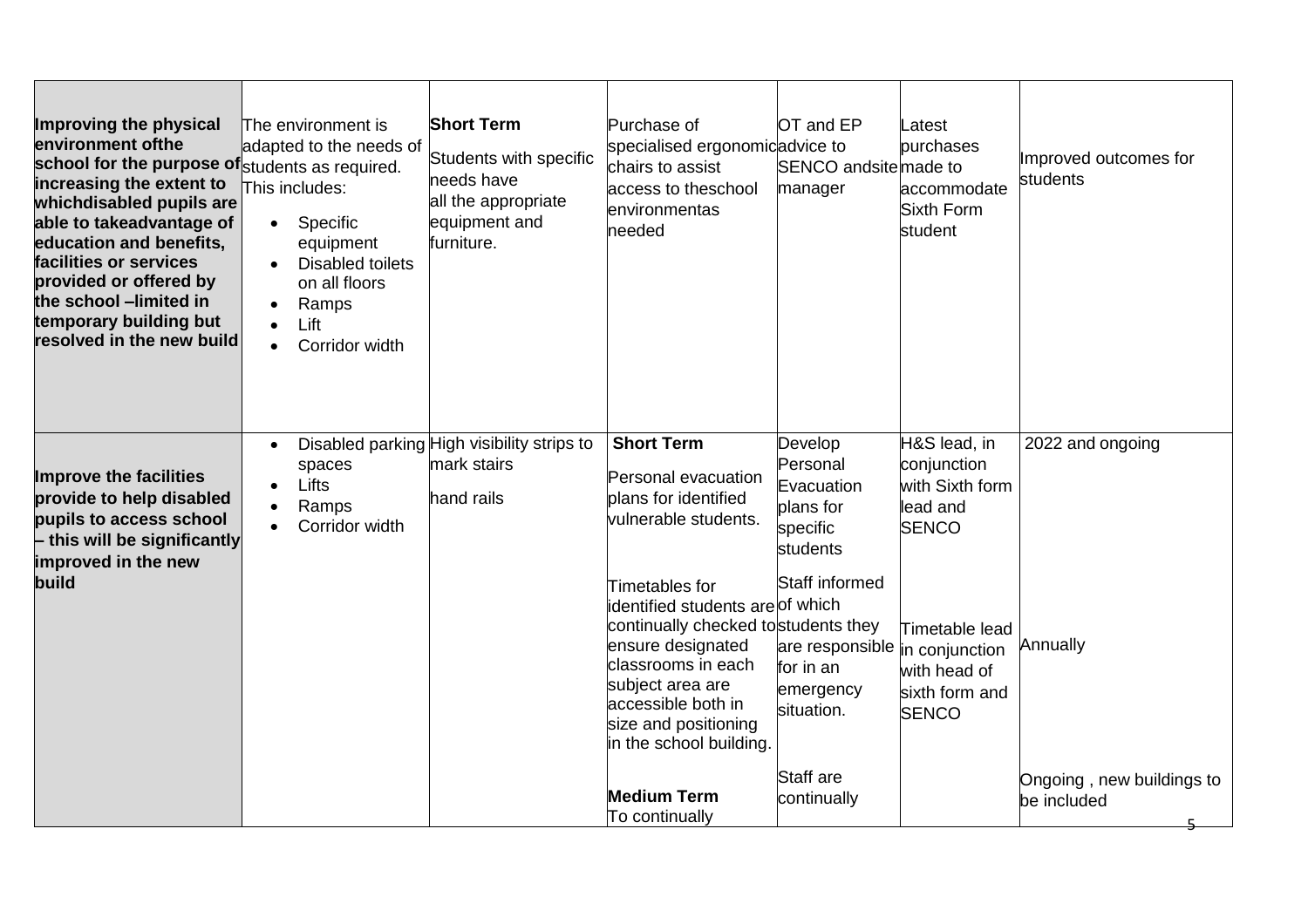|  | maintain yellow/<br>fluorescent warning<br>strips on vertical<br>posts, steps and<br>handrails, to support<br>students who may join timetable to<br>with VI | informed of all<br>students with<br>mobility issues<br>and create a<br>suitable<br>meet their<br>need.                                                                                    | Site manager |  |
|--|-------------------------------------------------------------------------------------------------------------------------------------------------------------|-------------------------------------------------------------------------------------------------------------------------------------------------------------------------------------------|--------------|--|
|  |                                                                                                                                                             | All areas both<br>internal and<br>external to be<br>included,<br>ongoing<br>maintenance of<br>existing<br>warning fixtures<br>and strips.<br>Checked and<br>maintained all<br>year round. |              |  |
|  | Long Term<br>To ensure that all newbe closely<br>and existing buildings monitored.<br>and rooms allow<br>independent access<br>for all                      | New plans to<br>Ensure total<br>compliance with<br>building and<br><b>DDA</b><br>regulations.                                                                                             |              |  |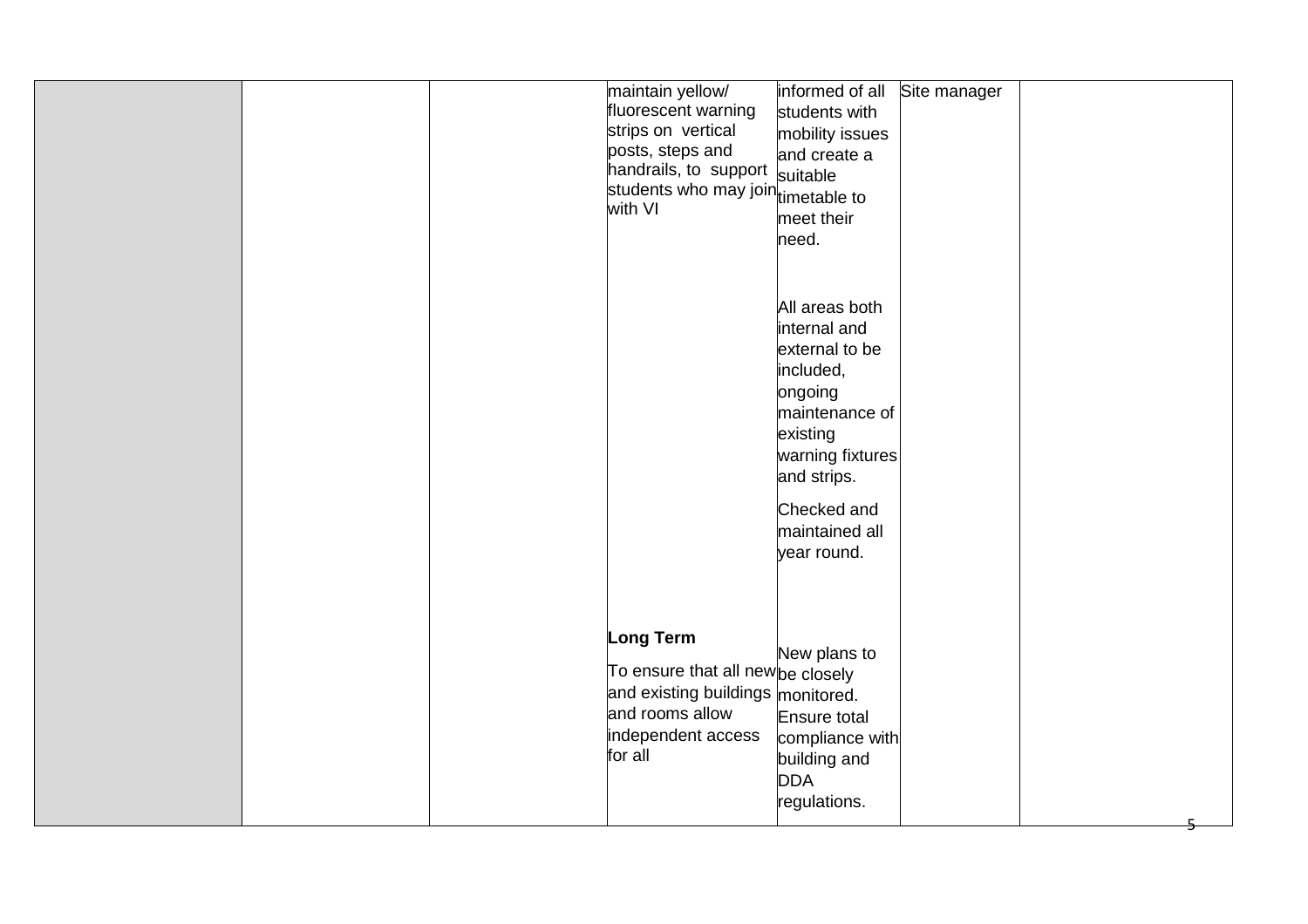|                                     |                                                                                                                                                                                                                                                   |                                                                                                                                          |                   | Increase the<br>number of<br>automated<br>doorways for<br>students who<br>wouldordinarily<br>rely on LC or<br>teacher support<br>to open doors<br>Ensure that all | Site Manager | Jan 2023                                    |
|-------------------------------------|---------------------------------------------------------------------------------------------------------------------------------------------------------------------------------------------------------------------------------------------------|------------------------------------------------------------------------------------------------------------------------------------------|-------------------|-------------------------------------------------------------------------------------------------------------------------------------------------------------------|--------------|---------------------------------------------|
|                                     |                                                                                                                                                                                                                                                   |                                                                                                                                          |                   | fire exits are<br>suitable forall<br>students,<br>including those<br>with mobility<br>issues or<br>wheelchair<br>users.                                           |              |                                             |
| the admission of<br>disabled pupils | Parents and the Local<br>Authority may apply for<br>special arrangements to<br>be made for those<br>children who satisfy the<br>Governors that they<br>The arrangements for have special educational<br>needs, or who suffer<br>from a disability | <b>Short/medium Term</b><br>Use of a certified EP to Access Arrangements SENCO Exams<br>assess applications<br>and suggest<br>amendments | given for testing | officer                                                                                                                                                           | ongoing      | Appropriate<br>arrangements are in<br>place |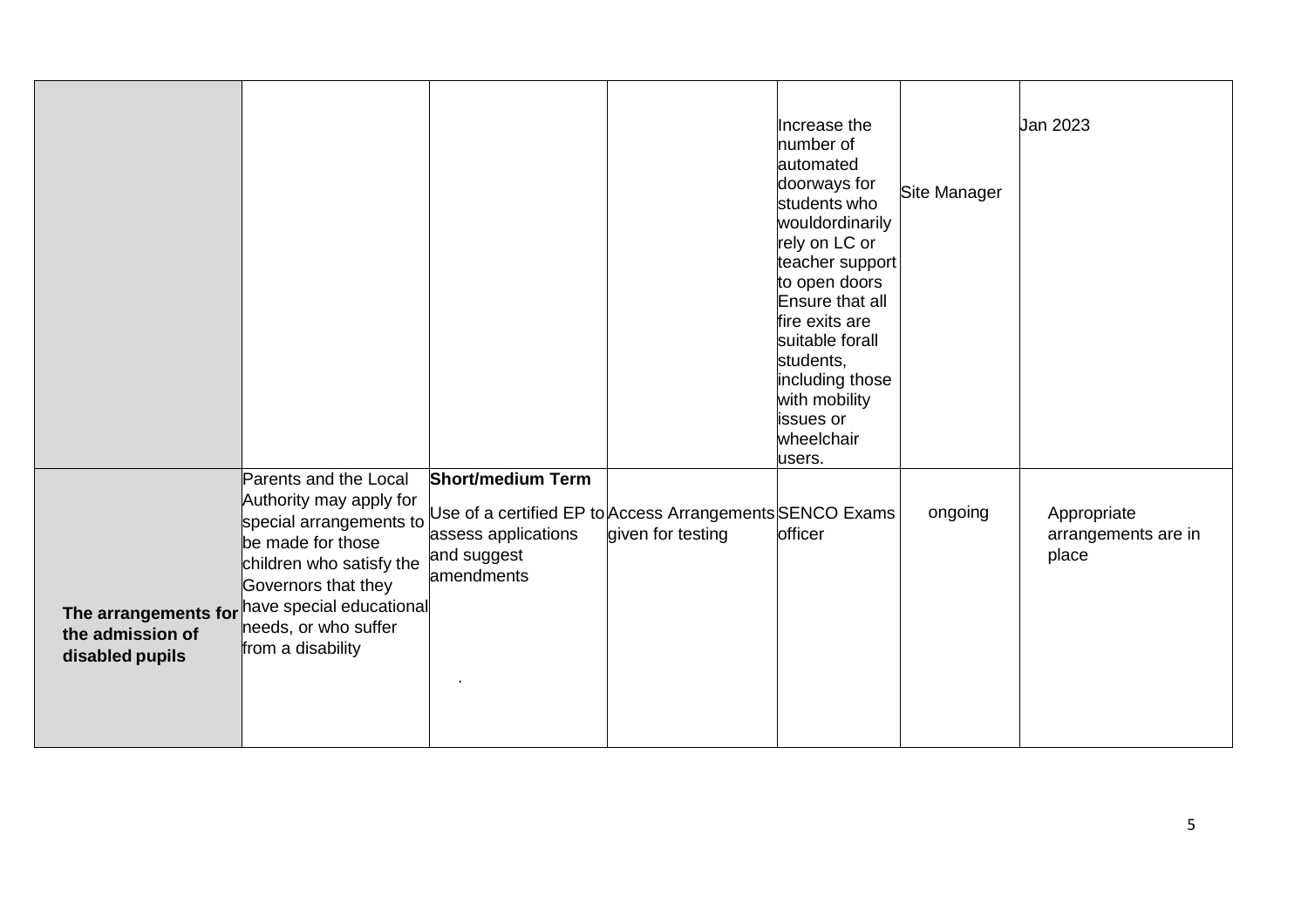| <b>Access</b><br><b>Arrangements</b>                                                                       | Regular updating of<br>access arrangement<br>as students join<br>throughout including<br>late into year 11                                                                                                                                  | Contact with<br>SENCO of<br>commissioning<br>school prior to<br>joining<br>Training of staff                                                                                                                                                                                                                   | All staff trained in<br>invigilation and<br>identified staff<br>additional access<br>arrangements<br>training.                | Exams<br>officer, all<br>staff | Ongoing                             | Invigilation staff are<br>confident with access<br>arrangements, Students<br>benefit from an adapted<br>examination/facilities                    |
|------------------------------------------------------------------------------------------------------------|---------------------------------------------------------------------------------------------------------------------------------------------------------------------------------------------------------------------------------------------|----------------------------------------------------------------------------------------------------------------------------------------------------------------------------------------------------------------------------------------------------------------------------------------------------------------|-------------------------------------------------------------------------------------------------------------------------------|--------------------------------|-------------------------------------|---------------------------------------------------------------------------------------------------------------------------------------------------|
| Steps taken to<br>prevent disabled<br>pupils from being<br>treated less<br>favourably than<br>other pupils | <b>Equality Policy and</b><br><b>Anti-Bullying Policy</b><br>are shared and<br>promoted through<br>the Home-School<br>Agreement, regular<br>home/school<br>communication,<br>Increased<br>awareness of Sexual<br>violence and<br>Harassment | Short/medium<br>Term<br>Regular updates to<br>parents and<br>students<br>Skills lessons and<br>wholeschool<br>assemblies to raise<br>awareness<br><b>Explicit information</b><br>on tracker about<br>disclosing concern<br>Staff complete<br>educare training<br>unit on Sexual<br>violence and<br>harrassment | Monthly updates<br><b>Weekly Bullying</b><br>and behaviour<br>reports<br>Weekly<br>assemblies topick<br>up relevant<br>themes | SENCO,<br><b>SLT</b>           | Ongoing<br>April 2022<br>April 2022 | Ongoing understanding<br>Students aware of<br>reporting and referral<br>mechanisms<br>Students/staff are<br>aware of standardsand<br>expectations |